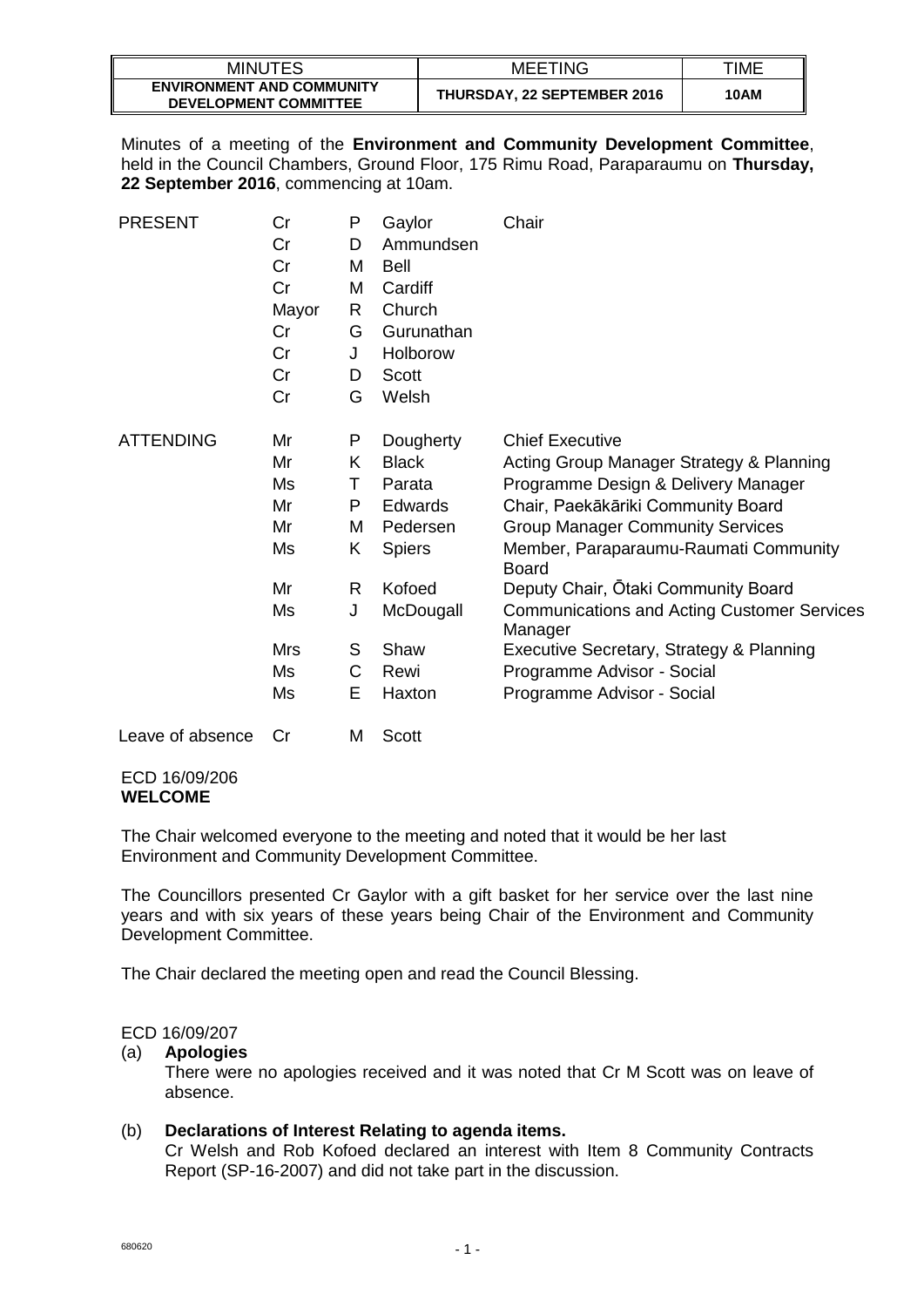| MINUTES                                                          | <b>MEETING</b>                     | TIME |
|------------------------------------------------------------------|------------------------------------|------|
| <b>ENVIRONMENT AND COMMUNITY</b><br><b>DEVELOPMENT COMMITTEE</b> | <b>THURSDAY, 22 SEPTEMBER 2016</b> | 10AM |

#### ECD 16/09/208

# **PUBLIC SPEAKING TIME (for items relating to the agenda)**

#### Kevin Ramshaw

Mr Ramshaw spoke on behalf of the Mahara Gallery in regards to Item 7 Kāpiti Major Events Fund 2016 (SP-16-2006).

#### Community Contracts

As part of Report SP-16-2007 – Community Contracts Report, the following speakers gave a brief summary of their services and thanked Council for their financial support:

- Wellington Free Ambulance
- Ōtaki Citizens Advice Bureau
- Kāpiti Youth Support (KYS): and
- Te Newhanga Kāpiti Community Centre

The Chair thanked all the Organisations for their services.

#### ECD 16/07/201 **MEMBERS' BUSINESS**

- (a) Public Speaking Time Responses. There were no public speaking time responses.
- (b) Leave of Absence There was no leave of absence requested.
- (c) Matters of an Urgent Nature. There were no matters of an urgent nature.
- *Cr D Scott left the meeting at 1.44pm.*

# ECD 16/07/209 **KĀPITI MAJOR EVENTS FUND 2016 (SP-16-2006)**

#### Liz Koh

Ms Koh congratulated Council on their investment with the Major Events Fund and commented she would like to see the criteria changed in the future to include opportunities for Charitable Organisations to benefit from this process. She also spoke in support of the Māoriland Film Festival and future developments around this in Ōtaki.

#### Māoriland Film Festival

Libby Hakaraia and Tanui Stephens spoke in regards to Item 7 – Kāpiti Major Events Fund 2016 (SP-16-2006). They had submitted an application into the process and were aiming to be self-sustaining by 2020.

#### Ōtaki Kite Festival

Carol Ward and Barbara Franks from the Ōtaki Kite Festival spoke in regards to Item 7 – Kāpiti Major Events Fund 2016 (SP-16-2006). They had submitted an application into the process and were looking at more international kite flyers to attend the 2017 event.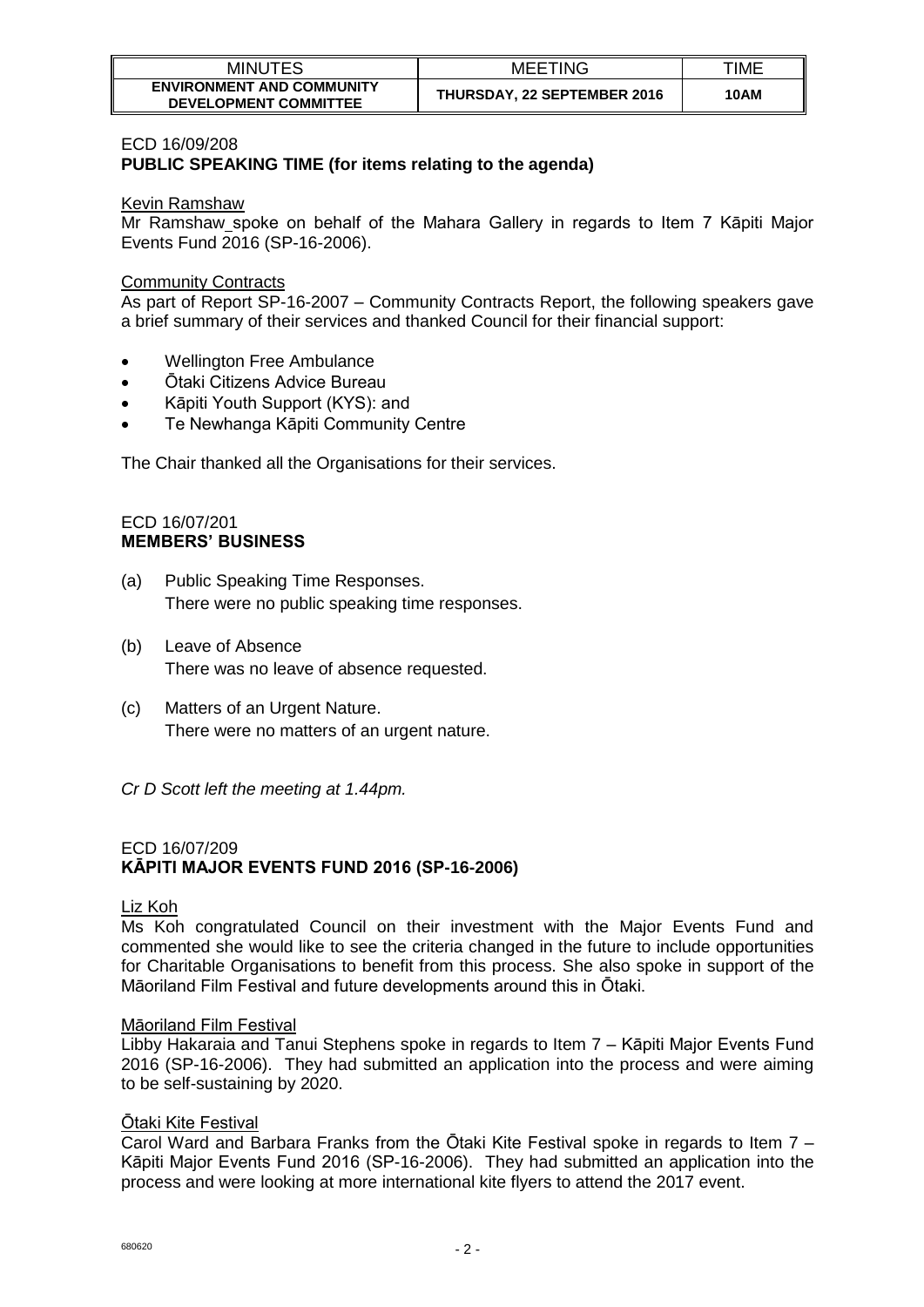| MINUTES                                                          | <b>MEETING</b>                     | TIME |
|------------------------------------------------------------------|------------------------------------|------|
| <b>ENVIRONMENT AND COMMUNITY</b><br><b>DEVELOPMENT COMMITTEE</b> | <b>THURSDAY, 22 SEPTEMBER 2016</b> | 10AM |

# **Coastella**

Gerry Paul and Paul Brown from the Coastella Music Festival spoke in regards to Item 7 – Kāpiti Major Events Fund 2016 (SP-16-2006). They had submitted an application into the process and would like to be self-sustaining by 2019.

# *Cr Bell left the meeting at 2.26pm and returned at 2.28pm.*

### Kāpiti Food Fair

Helene Judge from the Kapiti Food Fair spoke in regards to Item 7 - Kāpiti Major Events Fund 2016 (SP-16-2006). They had submitted an application into the process and advised they were a sustainable event and had been running this event for seven years.

Tania Parata (Manager, Programme Design and Delivery) spoke to this report and outlined the analysis and recommendations on funding for major events that would help Kāpiti grow its portfolio of events. It was noted that the Economic Development Leadership Group supported option two.

# **MOVED (Ammundsen/Holborow)**

**That the Environment and Community Development Committee allocates funding according to option 2 as recommended by the Economic Development Leadership Group.**

# **Option 2: Funding allocation**

**Allocates funds to Māoriland Film Festival, Ōtaki Kite Festival, Coastella Music Festival and Kāpiti Food Fair as outlined in the following table.**

| Event                                                          | <b>Funding</b><br>request                   | <b>Funding level</b><br>2016<br><b>Recommendation</b> | <b>Funding level</b><br>2017<br><b>Recommendation</b>           | <b>Funding level</b><br>2018<br><b>Recommendation</b>    |
|----------------------------------------------------------------|---------------------------------------------|-------------------------------------------------------|-----------------------------------------------------------------|----------------------------------------------------------|
| Māoriland<br><b>Film Festival</b><br>\$60,000<br>(for 3 years) | \$60,000<br>(for 3 years)                   | \$55,000                                              | \$40,000                                                        | \$30,000                                                 |
| Otaki Kite<br>Festival                                         | 40,000<br>(for 3 years)                     | \$35,000                                              | \$20,000                                                        | \$10,000                                                 |
| Coastella<br>Music<br><b>Festival</b>                          | \$60,000 in 2016<br>and \$31,213 in<br>2017 | \$55,000                                              | \$30,000                                                        |                                                          |
| Kāpiti Food<br>Fair                                            | \$25,000<br>(for 3 years)                   | \$15,000                                              | \$10,000                                                        | \$5,000                                                  |
| Total                                                          | \$185,000                                   | \$160,000                                             | \$100,000<br>$($ \$60,000<br>available for new<br>major events) | \$45,000<br>(\$115,000<br>available for<br>major events) |

**That the Environment and Community Development Committee agree that funding awarded is subject to all legislative and necessary regulatory conditions being met before funding is released.**

**That the Environment and Community Development Committee agree that ongoing funding is dependent on post evaluation reporting of each event to ascertain the economic impacts.**

#### **CARRIED**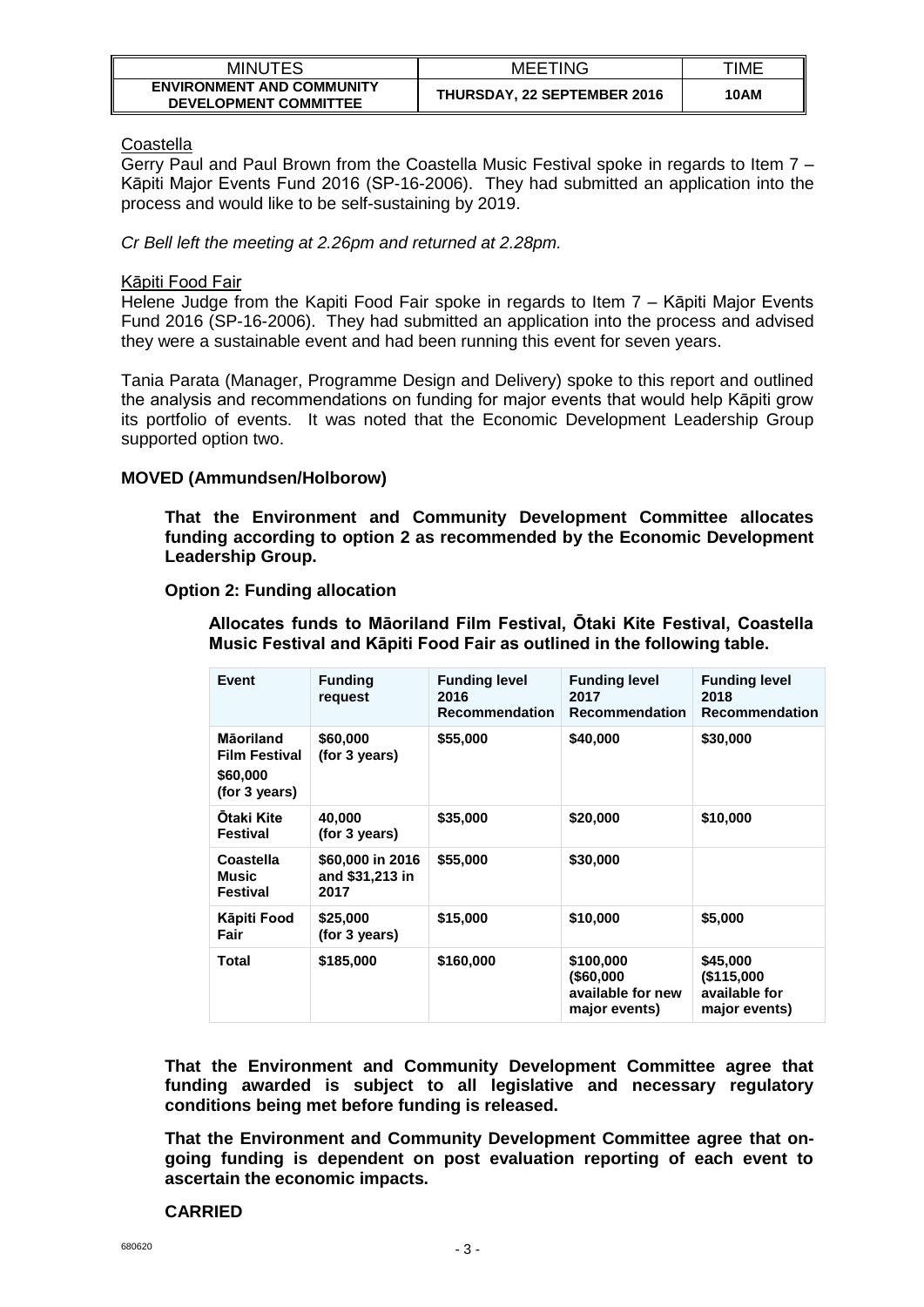| <b>MINUTES</b>                                                   | <b>MEETING</b>                     | TIME |
|------------------------------------------------------------------|------------------------------------|------|
| <b>ENVIRONMENT AND COMMUNITY</b><br><b>DEVELOPMENT COMMITTEE</b> | <b>THURSDAY, 22 SEPTEMBER 2016</b> | 10AM |

*The meeting adjourned at 2.47pm and reconvened at 3.03pm. Cr Gurunathan, Philip Edwards and Kathy Spiers left the meeting.*

# ECD 16/09/210 **COMMUNITY CONTRACTS REPORT (SP-16-2007**

Claire Rewi (Programme Advisor – Social) spoke to this report.

# **MOVED (Bell/Cardiff)**

**That the Environment and Community Development Committee notes the report backs provided by:**

- **St John Centre – Ōtaki Heath Shuttle**
- **A Safe Kāpiti (ASK)**
- **Kāpiti EMS (Kāpiti Health Shuttle formerly provided by Red Cross)**
- **Ōtaki Citizens Advice Bureau**

**That the Environment and Community Development Committee use this opportunity to thank the organisations which have Community Contracts for their valuable and on-going work in the District.**

# **CARRIED**

Cr Welsh abstained from voting.

### ECD 16/09/211 **YOUTH DEVELOPMENT CENTRE UPDATE (SP-16-2001)**

Emma Haxton (Programme Advisor – Social) spoke to this report.

*Cr Gurunathan re-joined the meeting at 3.01pm.*

#### **MOVED (Bell/Ammundsen)**

**That the Environment and Community Development Committee notes the outcomes and results achieved for Year One of the Youth Development Centre Contract with Zeal Education Trust.**

**That the Environment and Community Development Committee notes the key deliverables for Year Two of the Youth Development Centre Contract with Zeal Education Trust.** 

#### **CARRIED**

ECD 16/09/212 **CONFIRMATION OF MINUTES: 21 July 2016**

#### **MOVED (Bell/Holborow)**

**That the minutes of the Environmental Community and Development Committee meeting held on 21 July 2016 be adopted as a true and correct record.**

#### **CARRIED**